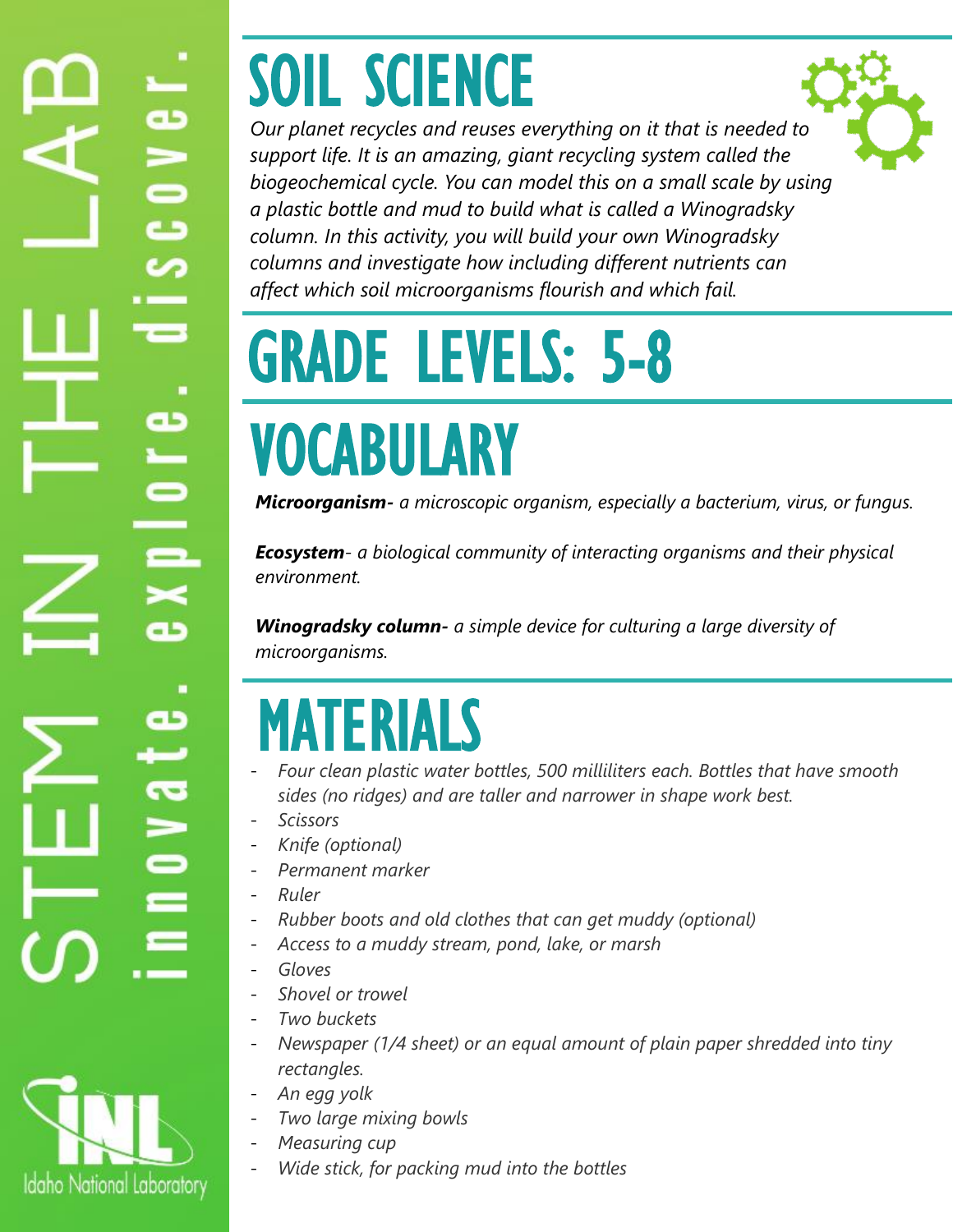

- *Measuring teaspoon*
- *Adjustable desk lamp with 13-watt compact fluorescent bulb (optional)*
- *An empty surface, such as on a desk or table, that is at a warm room temperature (about 72 to 78 degrees Fahrenheit). It should not receive any direct sunlight, but if you are not using a desk lamp, the area should be near a very sunny window.*
- *Plastic wrap*
- *Plastic trash bags or grocery bags*
- *Four rubber bands*
- *Cardboard box or brown paper bag*
- *Flashlight*

## INSTRUCTIONS

## **P R E P W O R K**

- *1. Note: You might get some raw egg or mud on your hands in this project. Remember to wash your hands well after handling these materials. Clean up your work area and tools as well.*
- *2. Remove any wrappers from the four water bottles as best you can.*
- *3. Carefully cut the tops off your bottles right where the bottle starts curving inward near the top. Save the cut off tops to use as funnels later. You may need to use scissors and a knife to do this, and an adult might need to help.*
- *4. Using a permanent marker, make a small mark where your bottle would be about 85% full. For example, if your bottle is six inches tall, you would make a mark at about five inches up from the bottom. You will fill the bottles to this level with mud.*
- *5. Label each bottle with what will be added to the mud. One will have shredded paper added, one will have egg yolk added, and two will only hold plain mud. One of the plain bottles will be kept in the dark, while the other three bottles will be exposed to light. Mark each bottle with an "L" on one side to indicate which side will be exposed to the light.*
- *6. Go collect mud and water from a muddy stream, pond, lake, or marsh. Make sure to have adult supervision and use caution around the water. You may also want to first put on some rubber boots and clothes that can get muddy. Put on gloves and fill one bucket with about one-half to one gallon of mud, scooping it mostly from just below the water's surface. In the other bucket, collect a half gallon of water from the same location.*
- *7. Bring your buckets home and put them in the shade or a cool spot until you use them. Go wash up if needed!*

## **P R O C E D U R E**

*1 . Add one teaspoon (compacted) of shredded paper to a mixing bowl. This will be a source of carbon for the microbes in the mud.*

*How do you think adding carbon will affect the microbes that grow in the Winogradsky column?*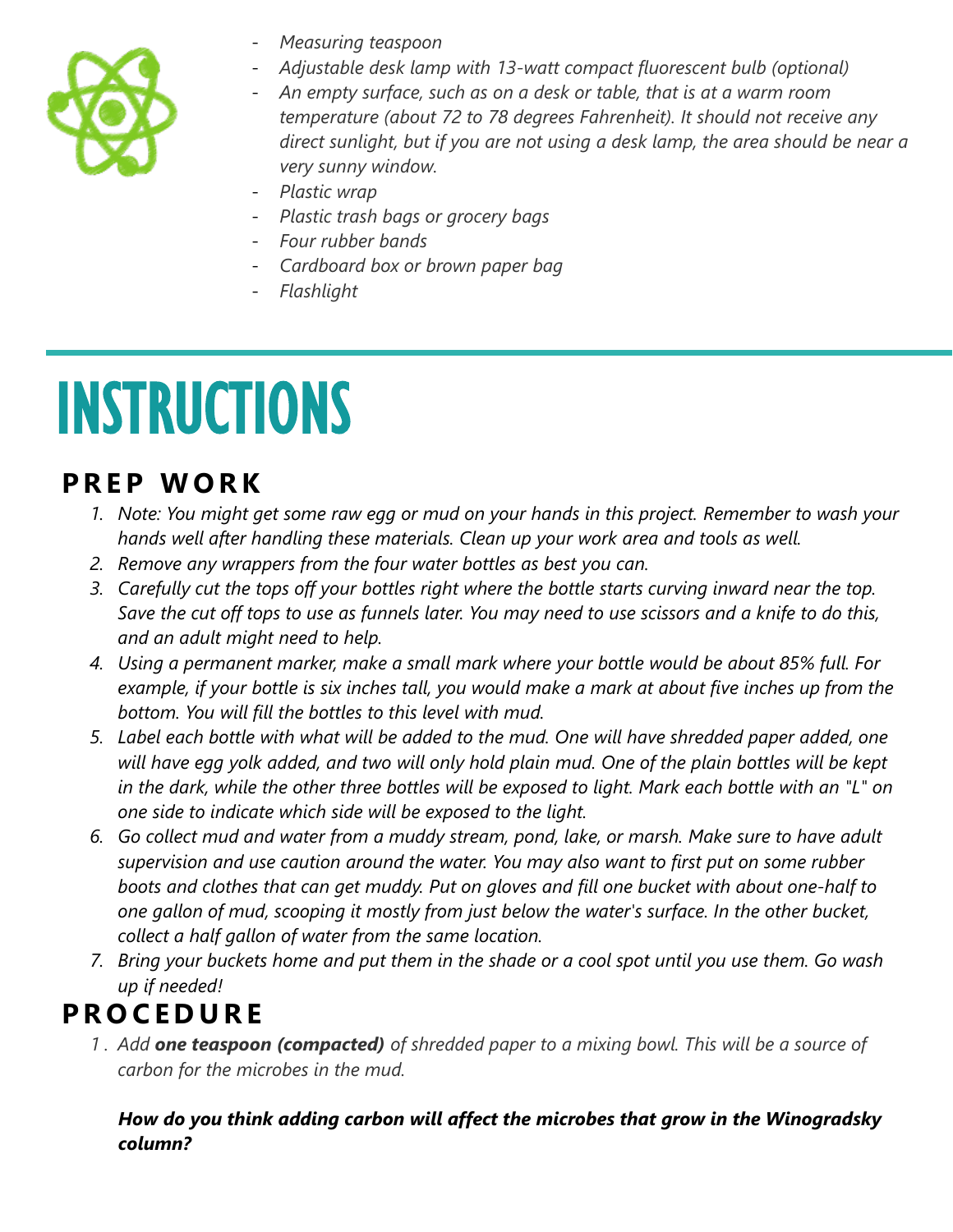*2. In the second bowl, add one third of an egg yolk (raw or hard-boiled). If it is hard-boiled, mash the yolk. If it is raw, be sure to wash your hands after handling it, as raw eggs may contain salmonella bacteria. The yolk will be a source of sulfur for the microbes in the mud. How do you think adding sulfur will affect the microbes that grow in a Winogradsky*

#### *column?*

- *3. Put on gloves and get your buckets with mud and water. While stirring, slowly add the water you collected to the mud until your mixture has the consistency of a milkshake. While stirring, be sure to pick out all sticks, leaves, and rocks from the mud.*
- *4. Take the two large mixing bowls, one with shredded paper and one with egg yolk, and scoop two cups of mud into each. Mix well.*
- *5. Using a cut off bottle top as a funnel, pour about one inch of the mud mixed with paper into the correctly labeled bottle. Tap the bottle on a hard surface to pack the mud down and use a wide stick to pack the mud more. Continue adding about one inch of mud at a time and packing it down until you are at the 85% full mark you made. Set the bottle aside.*
- *6. Take the bowl with mud mixed with egg yolk. Remix the mud. Using a cut off bottle top as a funnel, pour and pack about one inch of this mud mixture at a time into the correctly labeled bottle until you are at the 85% mark. Set the bottle aside.*
- *7. Take the two remaining bottles, which should be labeled as having plain mud. Remix the remaining mud in the bucket, then funnel and pack this mud directly from the bucket into these two bottles until they are 85% full.*
- *8. After sitting about 30 minutes, a water layer of about 0.2 to 0.87 inches deep should be sitting on top of the mud in each bottle. Carefully add or remove water as needed. Leave at least 0.2 inches of empty space at the top.*
- *9. Cover each bottle with plastic wrap and secure with rubber bands.*
- *10. Find an empty flat surface, such as a desk or tabletop, that is at a warm room temperature (about 72 to 78° F). It should not receive any direct sunlight. If you are not using a desk lamp, the area should be near a very sunny window. Cover the table surface with plastic bags to protect it.*
- *11. Move your bottles to the surface, being careful not to spill! Your Winogradsky columns are now ready for testing!*
- *12. If you are not using a desk lamp, arrange the three Winogradsky columns (that will receive light) so that they will receive a lot of light, but they should not be exposed to direct sunlight. If you are using a lamp, arrange the three columns so that they are 20 inches away from the lightbulb. For those bottles that are being lit by lamp, turn these bottles so the indication "L" on the sides of the bottles face the lamp.*

#### *What do you think will happen on the sides facing the light?*

*13. Set the Winogradsky column with plain mud that will not receive light on a surface at room temperature. Then, either place a cardboard box upside down over the column or put it in a brown paper bag so that no light reaches the bottle.*

#### **What do you think will happen in the column that does not receive any light?**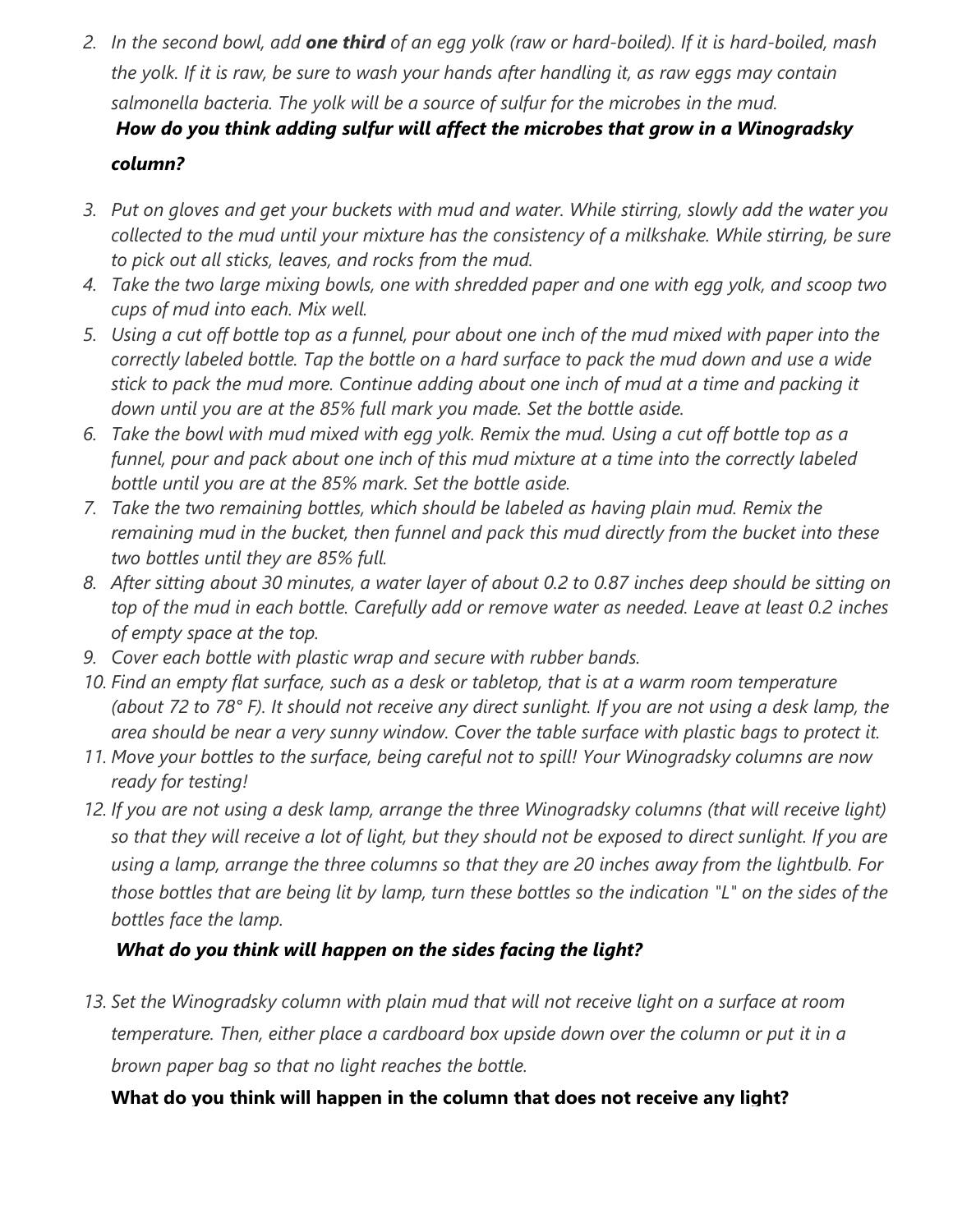*14. For the next six to eight weeks, leave the Winogradsky columns where you set them. If you are using one, keep the desk lamp on 24 hours a day. If a plastic wrap lid comes loose, reattach it with a rubber band. Observe the columns once a week, looking for color changes. To see the colors better, try turning off the lights and shining a bright flashlight at the columns.*

*What colors do you see appear in the columns? Where in the columns do they appear? How do the columns look different from one another? What could the colors indicate? Do you see any worms, shrimp, snails or other larger organisms in the columns?*

- *15. After one to two weeks, you should see some green coloring on some columns. You may need to look closely for it. If you do not see any green coloring, the columns may not be receiving enough light. You could try moving them closer to the light source.*
- *16. Each area of a particular color should be a group of the same type of microbes.*

*Do you see different colors appear in the columns? Where in the columns do they appear? How do the columns look different from one another? How do the columns change over time? What do you think your results have to do with what was added (or not added) to the columns? What happens to the column that was kept in the dark? Can you explain these observations?*

### **C L E A N U P**

*1. When you are done with your Winogradsky columns, you can dump the mud outside in a compost bin or back in a muddy area (with permission).*

## **W H AT H A P P E N E D ?**

*Did the columns in the light show green areas on the sides facing the light, while the column in the dark remained dark brown? Did the three columns that were in the light create color patterns that were somewhat different from one another?*

*An ecosystem is a system with living and nonliving parts that interact together. The four Winogradsky columns each had their own ecosystem. The nutrients and/or the availability of light was different in each column, and as a result, different microbial species flourished in each column.*

*Over time, a gradual change in the availability of different nutrients should have formed in the Winogradsky columns. These differences affect where different microbes grow within the columns. For example, over time, there is more oxygen at the top of a column next to the air that at the bottom; this means that microbes that can tolerate or make oxygen will be at the top. Microbes that cannot tolerate free oxygen (called anaerobic bacteria) will be further down. Similarly, microbes that need light to make energy (via photosynthesis or a similar process) will need to live where they can get light in the column.*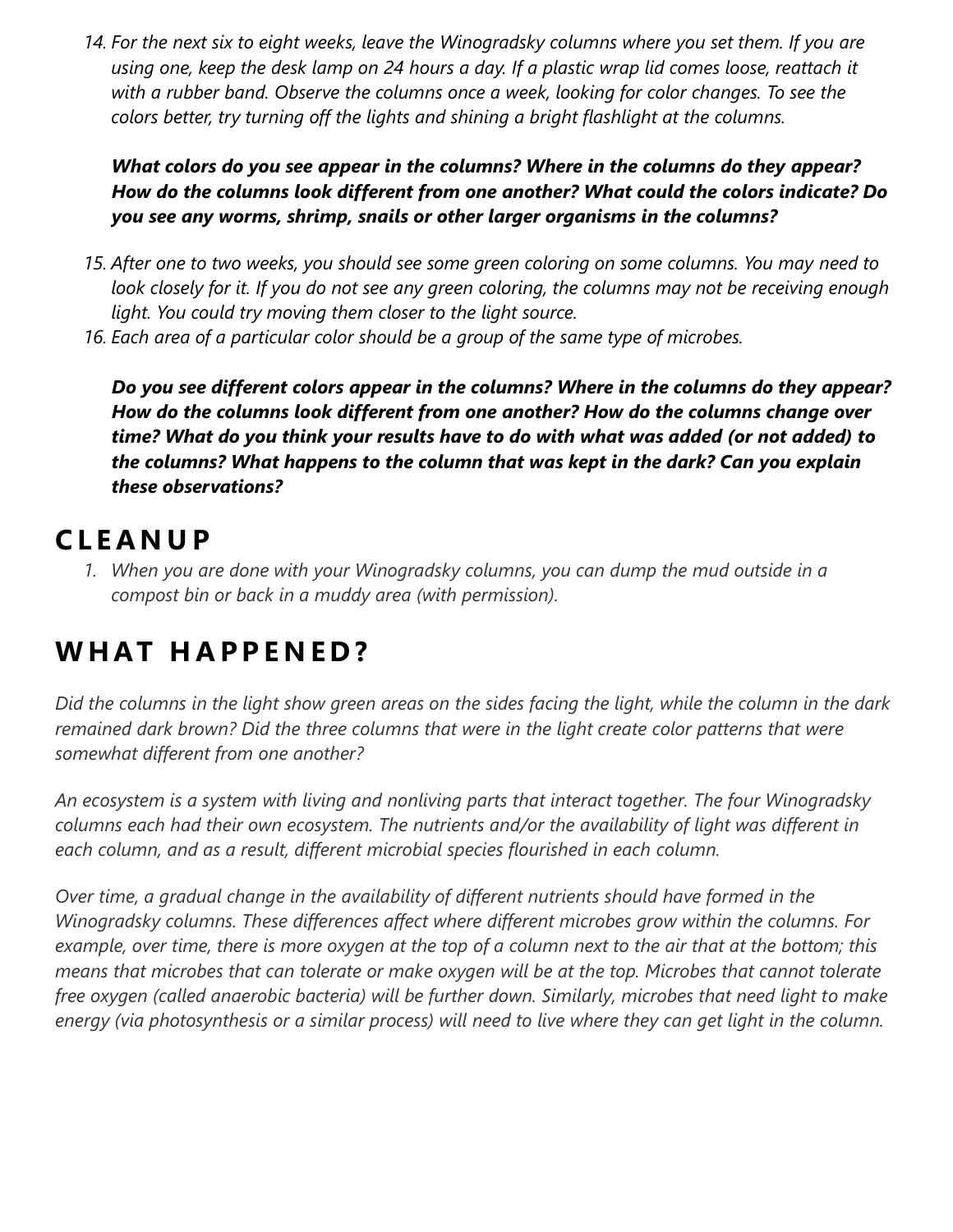# THE SCIENCE BEHIND IT

*To live and grow, organisms need specific nutrients nearby for them to eat—just like we do. Most of these nutrients are continuously being moved through a biogeochemical cycle, which transports nutrients and other chemicals through the living and nonliving parts of Earth. For example, iron that was once in a rock might later enter the soil where it can be absorbed by a plant and then eaten by an animal. The biogeochemical cycle is a closed system, which means that the nutrients are not lost or created; they are continuously reused and recycled.*

*A given ecosystem might have several biogeochemical cycles going on within it. Some important nutrients that are recycled through an ecosystem are oxygen, carbon, and sulfur. Different soil microbes play key roles in recycling these and other nutrients. A tool that microbiologist Sergei Winogradsky invented to study these processes was a long, sealed column of muddy soil, now called a Winogradsky column. Within one of these, different gradients form. A gradient is a gradual change in concentration. For example, over time, there is more oxygen at the top of the column than at the bottom. A gradient in light exposure can exist too. These gradients affect where different microbes can live within the column.*

*After about one to two weeks, depending on how much light the columns receive, some green coloring should appear on the illuminated sides in the columns receiving light. This is mostly due to cyanobacteria and algae, which need light. The column in the dark should remain dark brown. In the column that had egg yolk, you may have seen areas of darker green, purple, and/or black coloring develop over time near the bottom—these colorings could be groups of certain anaerobic bacteria: green sulfur bacteria, purple sulfur bacteria, and sulfate-reducing bacteria, respectively. Sulfate-reducing bacteria actually eat sulfur and make hydrogen sulfide gas, which is eaten by the green and purple sulfur bacteria. In the column that had newspaper you may have seen some areas of brown, orange, red, or purple near the middle—these colorings could be groups of purple non-sulfur bacteria, which need a carbon source to thrive. You may have seen worms, snails, shrimp, or other small organisms in the water, but probably not many (if any) in the bottle with the egg yolk, because hydrogen sulfide is toxic to most organisms!*

## EXTENSIONS

- Do this activity again, but this time, test multiple bottles for each condition. For example, test three Winogradsky columns with egg yolk. How reproducible are your results? Is there a lot of variation between the different columns that were set up the same way and are kept in the same conditions?
- Try testing several different sources of mud or soil to see if the microbial growth is different from location to location. You could even try some beach sand. What do you think your results tell you about the soil quality and microbes that live at each site you test?
- Test different kinds of additives or place them in different conditions to look for microbes that live in unique and challenging environments. For example, you could test increasing amounts of salt in a series of Winogradsky columns to test for salt lovers (called halophiles) or place columns at different temperatures to find microbes that like heat (near a heat vent) or cold (in the refrigerator). Can you select for microbes that live in more extreme conditions?